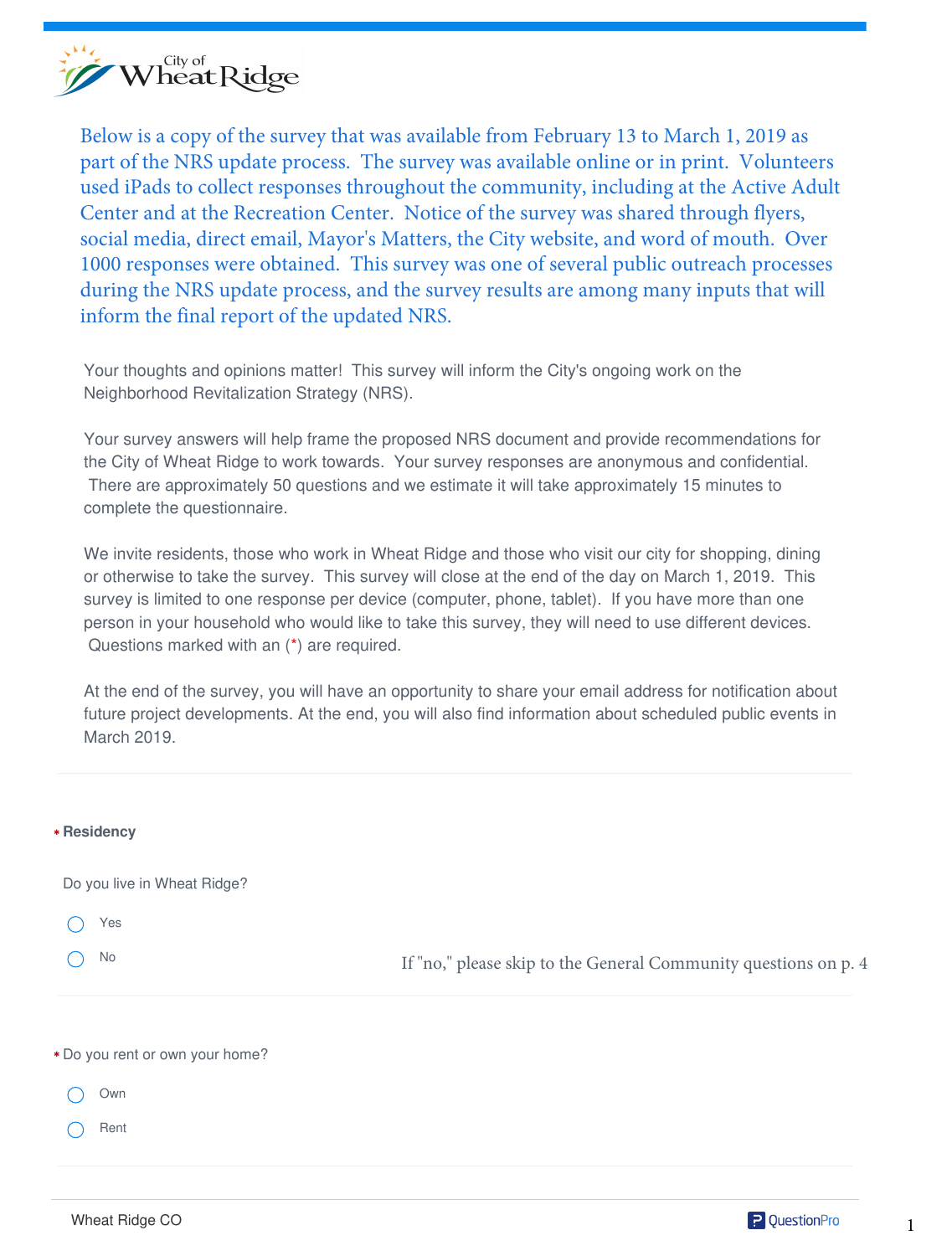| * How long have you lived at your current address? |
|----------------------------------------------------|
| Less than 5 years                                  |
| 5 to 14 years                                      |
| 15 to 24 years                                     |
| 25 to 39 years                                     |
| 40 or more years                                   |
|                                                    |
| * Do you have school age children?                 |
| Yes                                                |
| No                                                 |
|                                                    |
| * How many people live in your household?          |
| $\mathbf{1}$                                       |
| $\sqrt{2}$                                         |
| $\ensuremath{\mathsf{3}}$                          |
| $\overline{4}$                                     |
| 5                                                  |

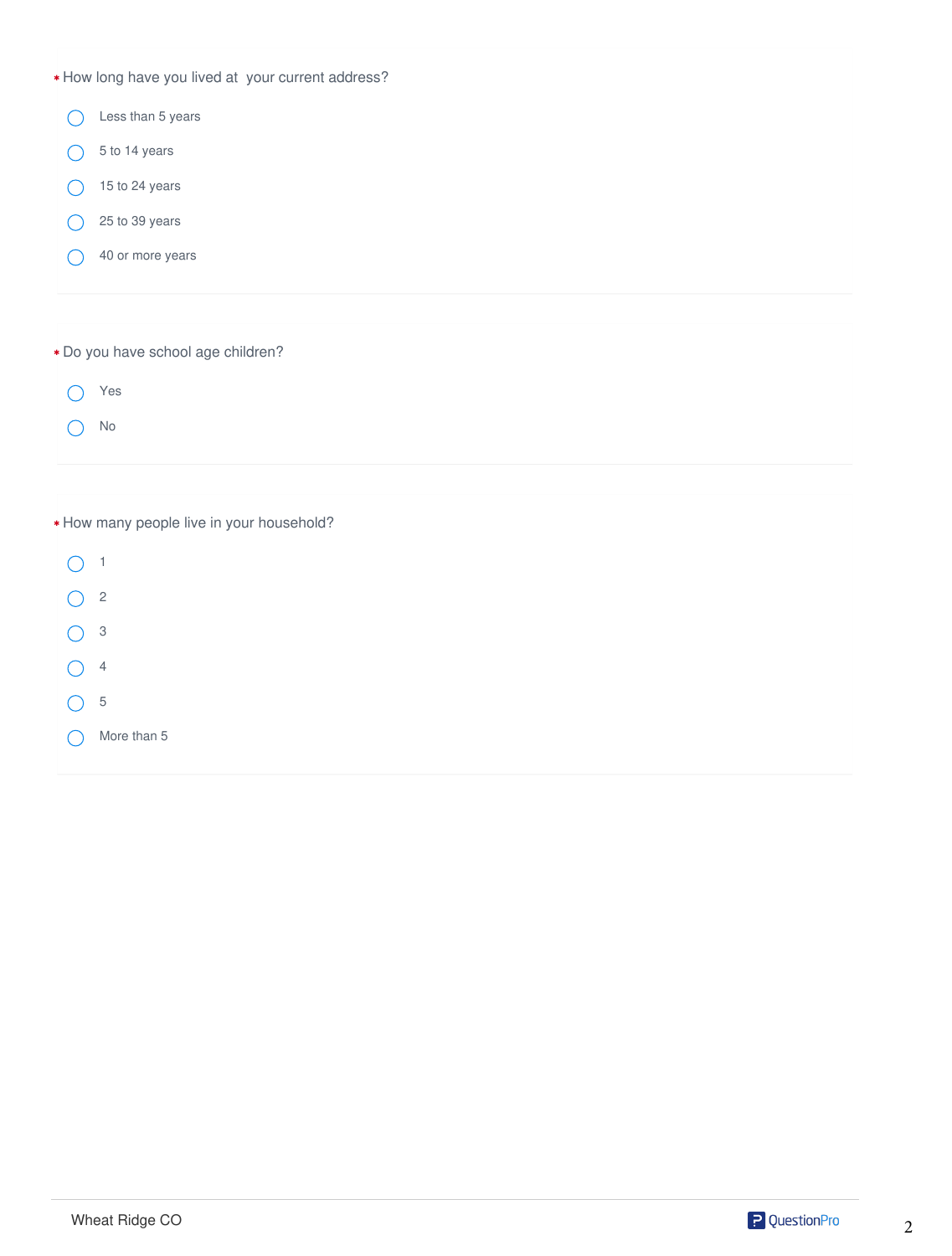#### **A Bit About You**  ✱

What is your age?

- Under 18  $\bigcap$ 18-24 25-34  $\bigcirc$ 35-44  $\bigcirc$
- 45-54  $\bigcirc$
- 55-64  $\bigcirc$
- Above 64  $\bigcirc$

# ✱ Are you:

- Male  $\bigcirc$
- Female  $\left(\begin{array}{c} \end{array}\right)$
- Non-binary  $\bigcirc$

# ✱ Which race do you self identify as?

- European American  $\bigcirc$
- African American  $\bigcirc$
- Hawaiian/Pacific Islander  $\bigcirc$
- Asian American  $\bigcirc$
- Multiracial  $\bigcirc$
- American Indian or Alaskan Native  $\bigcap$
- $\bigcirc$ **Other**
- ✱ Do you self identify as Hispanic?
	- Yes  $\bigcirc$
	- No  $\bigcirc$

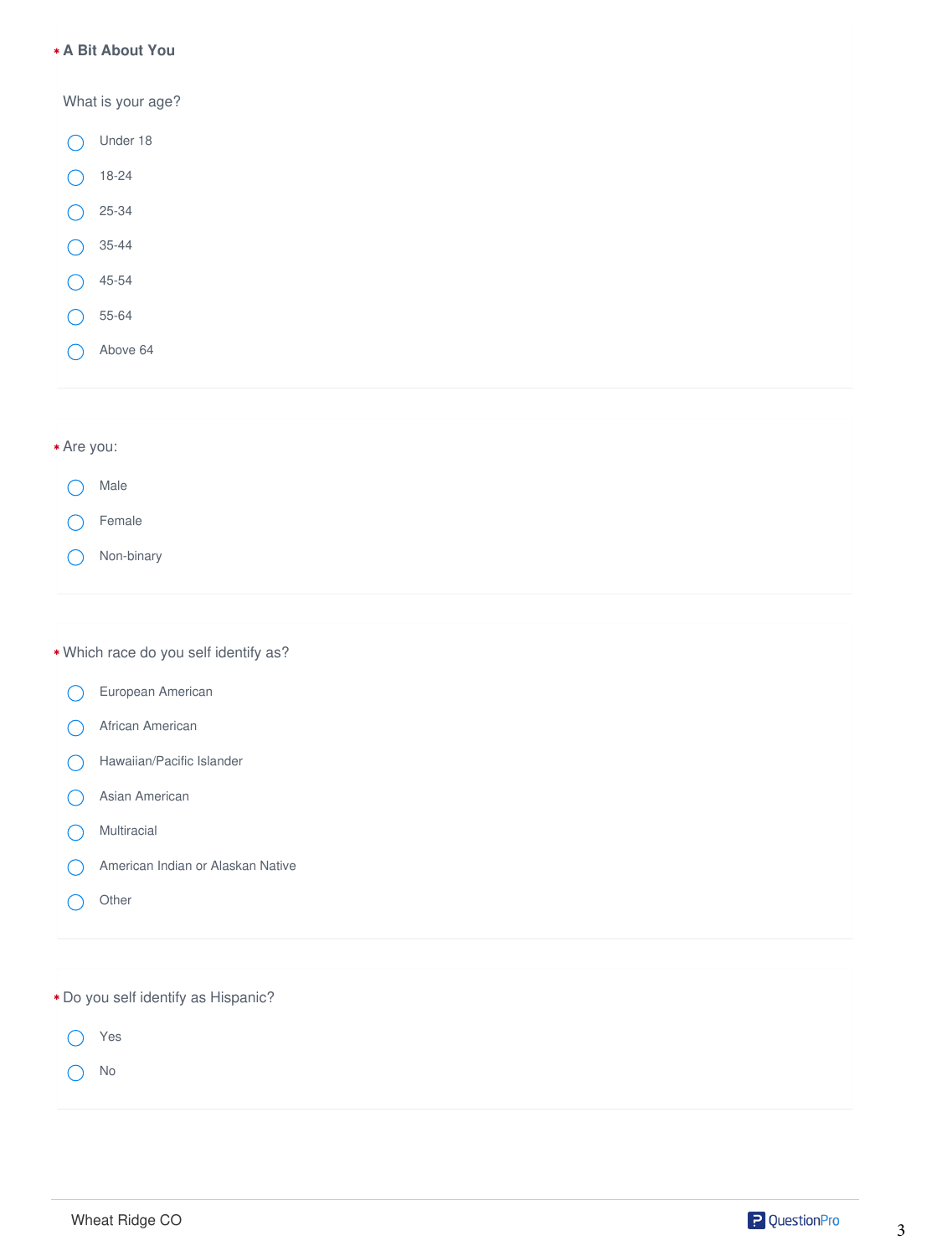| * Where are you employed?                                                                                                                                                                         |
|---------------------------------------------------------------------------------------------------------------------------------------------------------------------------------------------------|
| In Wheat Ridge                                                                                                                                                                                    |
| Elsewhere                                                                                                                                                                                         |
| Retired or not currently employed                                                                                                                                                                 |
| <b>* General Community</b>                                                                                                                                                                        |
| Think about the last five years. In general, how is Wheat Ridge progressing as a community? For example: quality of life,<br>overall appearance, shopping and dining options, local economy, etc. |
| Getting better                                                                                                                                                                                    |
| Getting worse                                                                                                                                                                                     |
| About the same as five years ago                                                                                                                                                                  |
| Does not apply (I have not been in Wheat Ridge for this period of time)                                                                                                                           |
| * For Wheat Ridge to improve (for example: quality of life, overall appearance, shopping and dining options, local economy,<br>etc.), it needs to:                                                |
| More or less keep doing what it's been doing                                                                                                                                                      |
| Make minor adjustments and tweaks                                                                                                                                                                 |
| Make a major course correction                                                                                                                                                                    |
| * By any criteria that works for you, please rate the following questions as they pertain to Wheat Ridge:                                                                                         |
| Housing quality for the price:                                                                                                                                                                    |
| Excellent                                                                                                                                                                                         |
| Good                                                                                                                                                                                              |
| Fair                                                                                                                                                                                              |

- O Poor
- $\bigcirc$ Don't know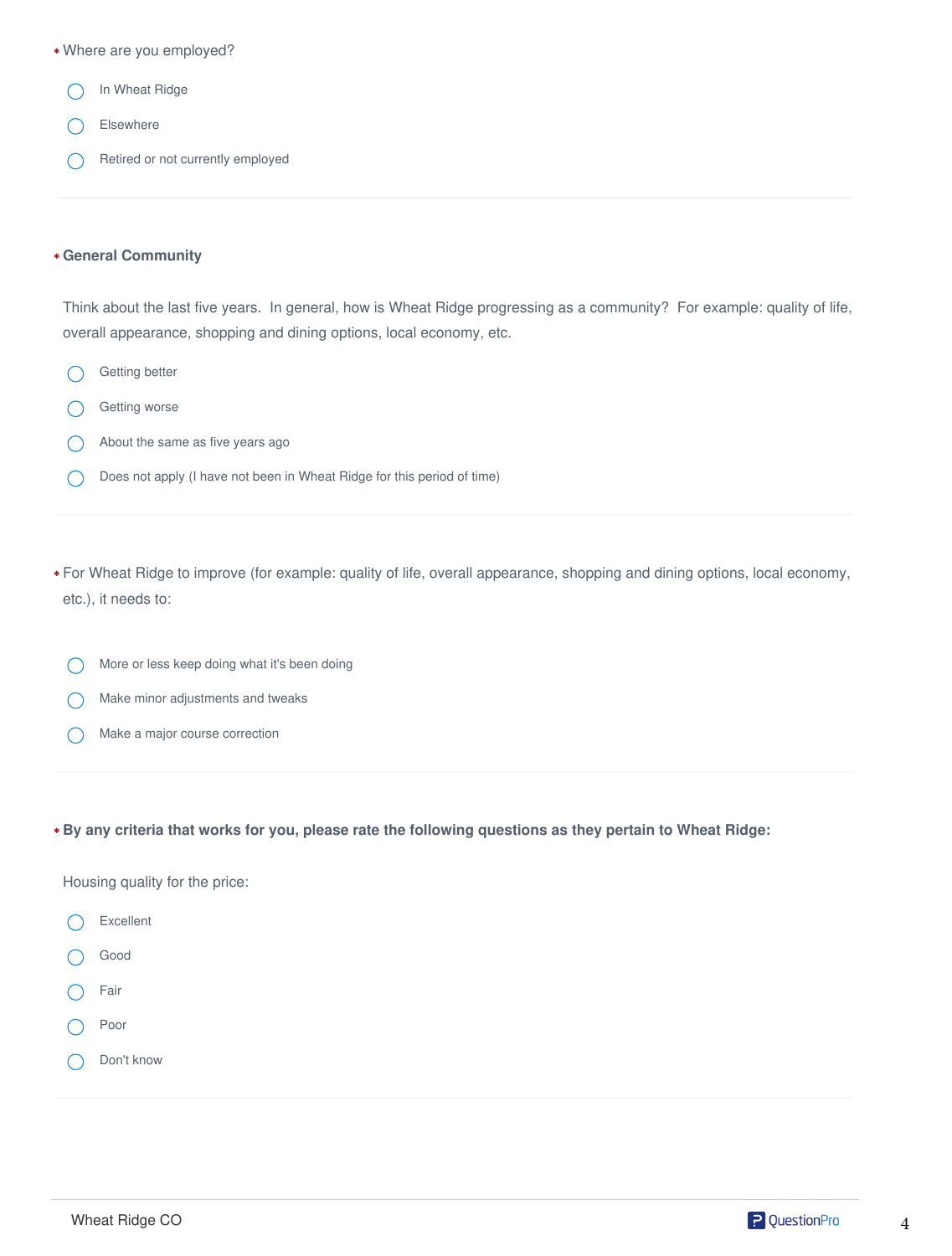✱ Commercial activity and shopping:

| Excellent                                                        |
|------------------------------------------------------------------|
| Good                                                             |
| Fair                                                             |
| Poor                                                             |
| Don't know                                                       |
|                                                                  |
| * Civic life (engagement in civics, public events, and culture): |
| Excellent                                                        |

- Good  $\bigcirc$
- Fair  $\bigcirc$
- Poor  $\bigcap$
- Don't know  $\bigcap$
- ✱ Condition of infrastructure (roads, trails, sidewalks, etc.):
- Excellent  $\bigcirc$ Good Fair  $\bigcirc$ Poor  $\bigcap$ Don't know  $\bigcap$
- ✱ Quality of life amenities (parks, recreation, parades, festivals, restaurants):

| $\left( \begin{array}{c} \end{array} \right)$ | Excellent  |
|-----------------------------------------------|------------|
|                                               | Good       |
| (                                             | Fair       |
| C                                             | Poor       |
| C                                             | Don't know |
|                                               |            |

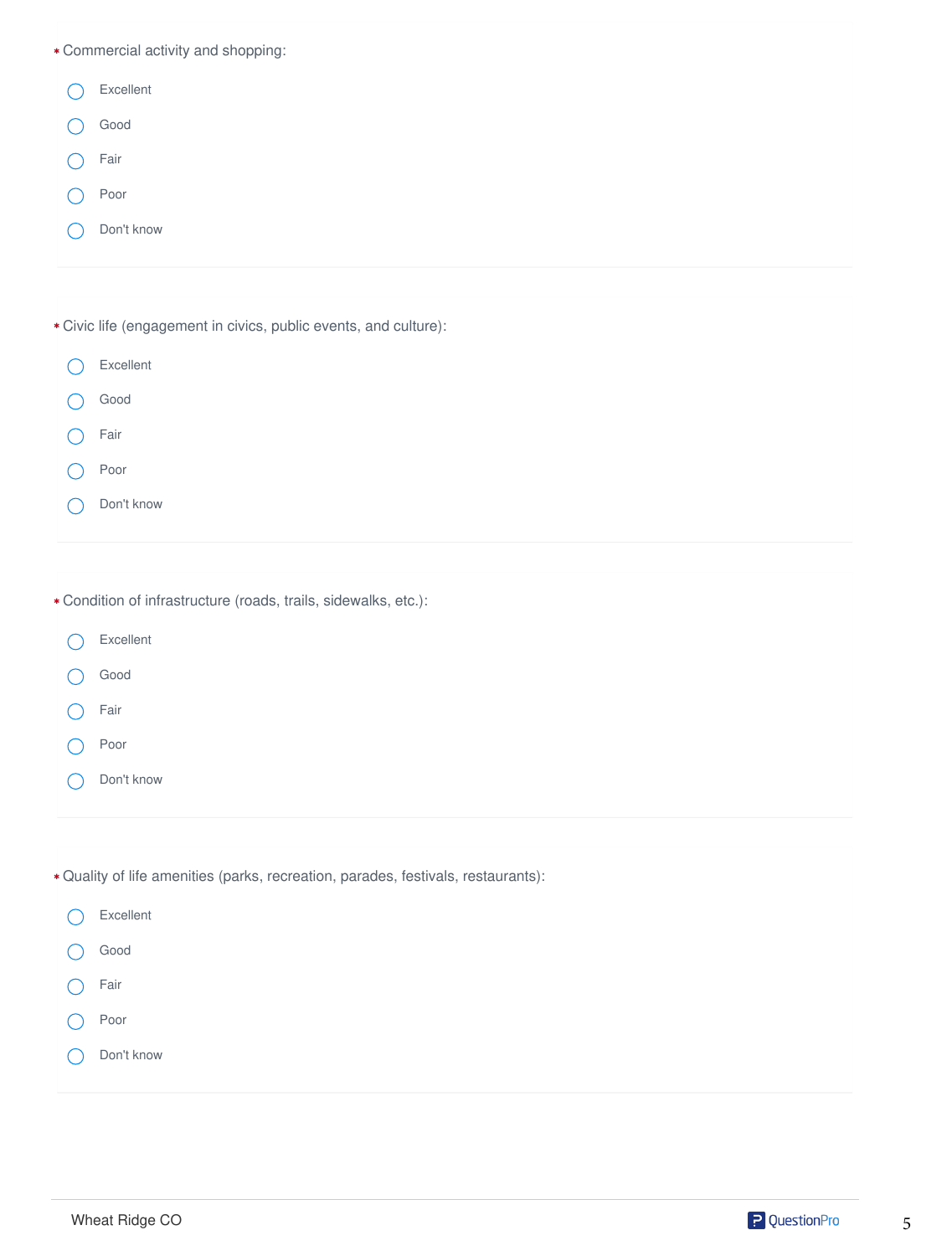

## **Quality of Life Issues**  ✱

For each of the following statements, please let us know how important they are to you:

|                                                                                                             | Not at all important | Slightly important | Moderately<br>important | Very important | Extremely important |
|-------------------------------------------------------------------------------------------------------------|----------------------|--------------------|-------------------------|----------------|---------------------|
| An investment of today's tax dollars for<br>the long term, even if it won't benefit me<br>directly          |                      |                    |                         |                |                     |
| The protection of the natural resources<br>- Clear Creek, parks and open space,<br>the mountain views, etc. |                      |                    |                         |                |                     |
| Low taxes                                                                                                   |                      |                    |                         |                |                     |
| The availability of good jobs                                                                               |                      |                    |                         |                |                     |
| Small town life where people know their<br>neighbors                                                        |                      |                    |                         |                |                     |
| Public safety                                                                                               |                      |                    |                         |                |                     |
| Stable housing market                                                                                       |                      |                    |                         |                |                     |
| Neighborhood preservation and<br>architectural character                                                    |                      |                    |                         |                |                     |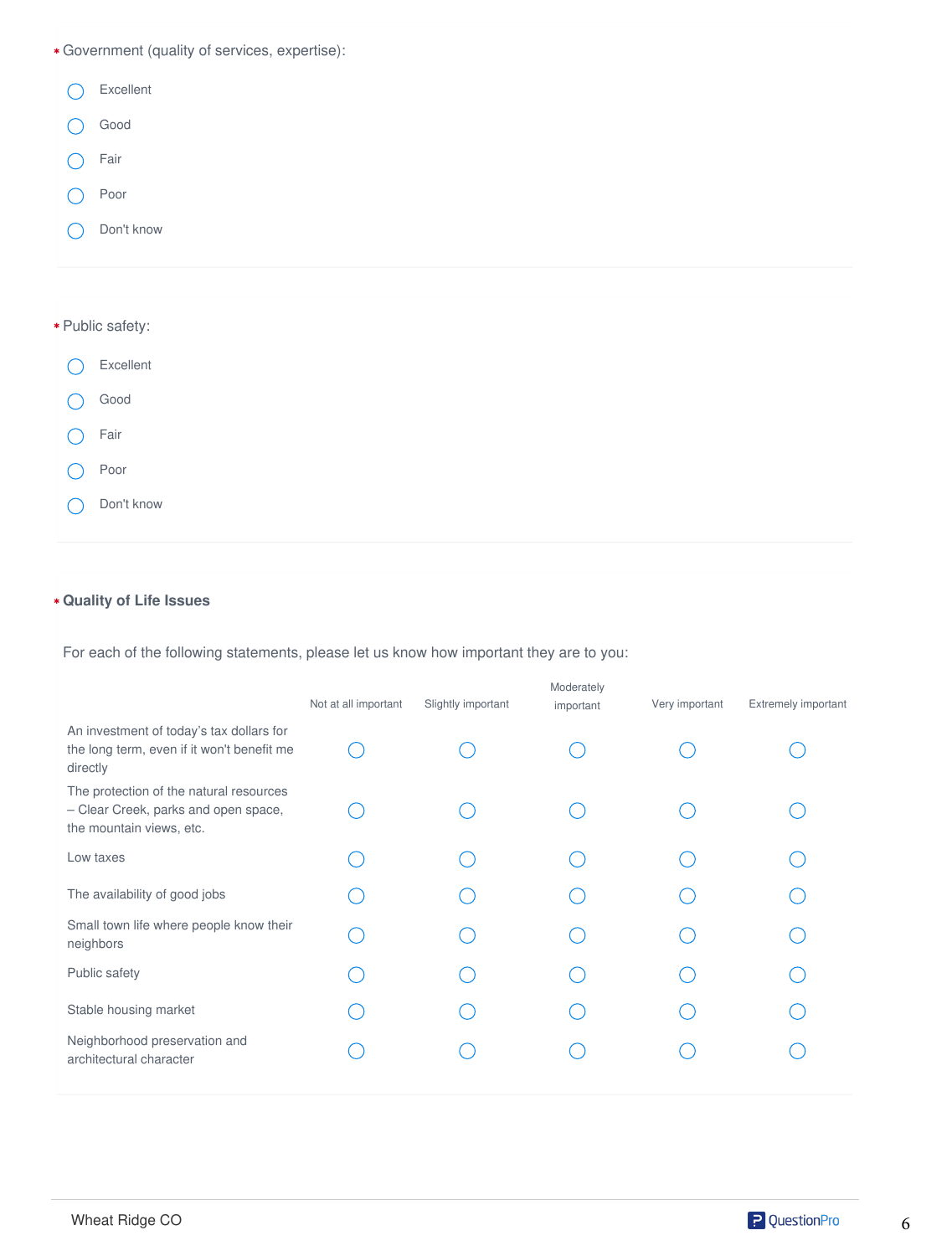If you would like to add to the prior question, please describe an additional quality of life issue(s) that is important to you:

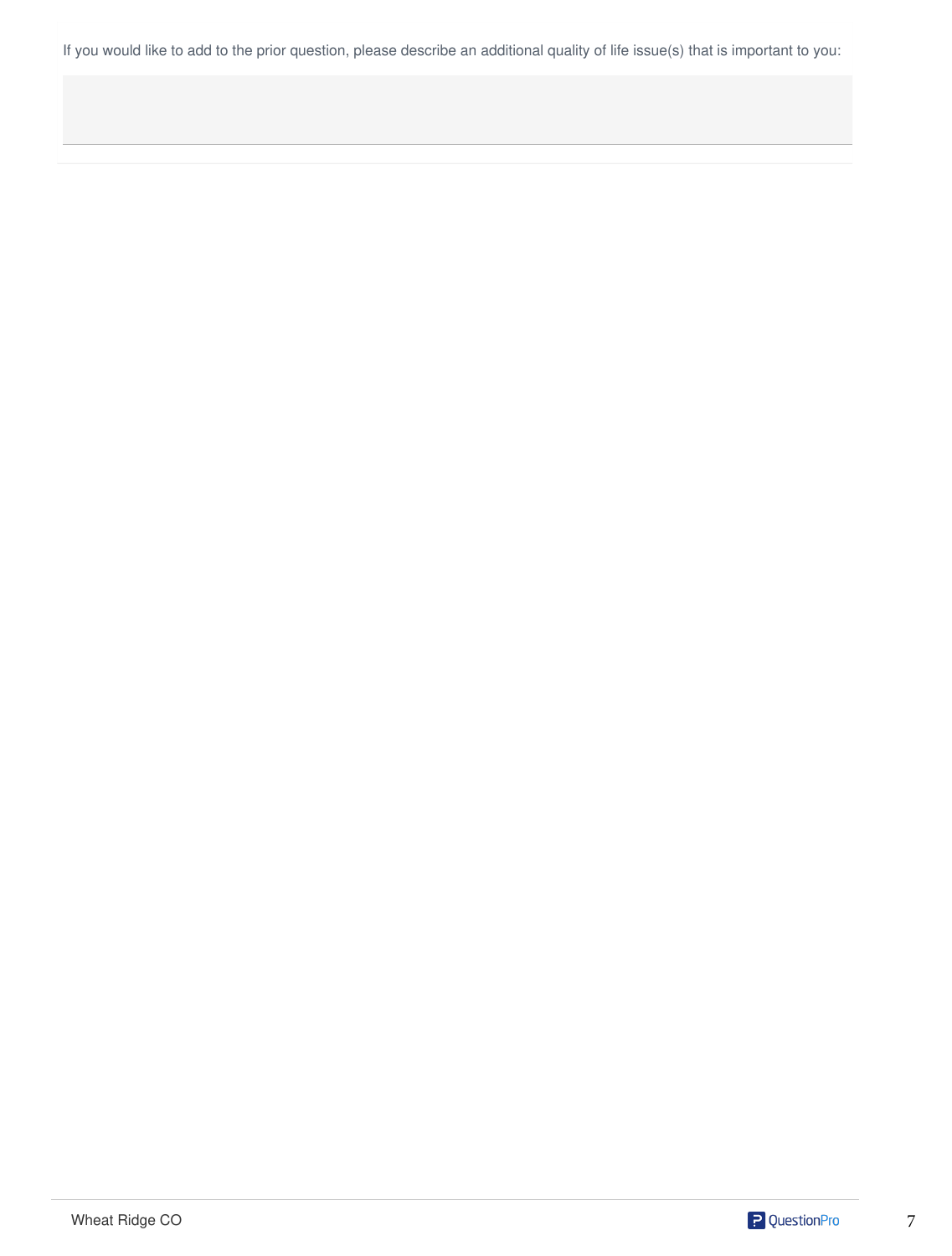### **Areas of Focus** ✱

NRS public meetings and community outreach to date have identified the following issues for Wheat Ridge to focus on over the next five to ten years. Please review and let us know if you agree with each focus area (you may add to this initial list after this question):

# **Corridors and Retail Nodes**

Our primary corridors (Wadsworth Blvd., 44<sup>th</sup>Avenue, 38<sup>th</sup>Avenue, Kipling Street, etc.) are lacking in aesthetics and functionality and need to be improved. At the same time, we would like better shopping and dining options in the business areas along these corridors.

#### **Neighborhood Planning and Engagement**

There is a need to engage or reengage neighborhoods on planning and development issues that may affect them close to where they live. In addition to increased engagement, efforts could include the creation of neighborhood specific plans.

#### **Building and Planning/Zoning Processes**

Wheat Ridge is experiencing an influx of investment and the nature of the city's aging building stock is both an opportunity and a challenge. New methods for public outreach and education are necessary as are updated permitting processes to improve the experience and outcomes for both the public and private sectors when it comes to reinvestment in the city.

## **Property Conditions and Code Enforcement**

The City should explore new practices – maybe a new code enforcement toolkit – that could be deployed to ensure improved property conditions.

#### **Accessory Dwelling Units and Shortterm Rentals**

The City should ensure the community fully understands what accessory dwelling units (ADUs) and short-term rentals are, including their pros and cons, so that residents can provide the City Council with input and guidance.

| Strongly disagree | Disagree | Neutral                                 | Agree | Strongly agree |
|-------------------|----------|-----------------------------------------|-------|----------------|
|                   |          |                                         |       |                |
|                   |          |                                         |       |                |
|                   |          |                                         |       |                |
|                   |          |                                         |       |                |
| $\bigcirc$        |          | $\begin{matrix} 0 & 0 & 0 \end{matrix}$ |       |                |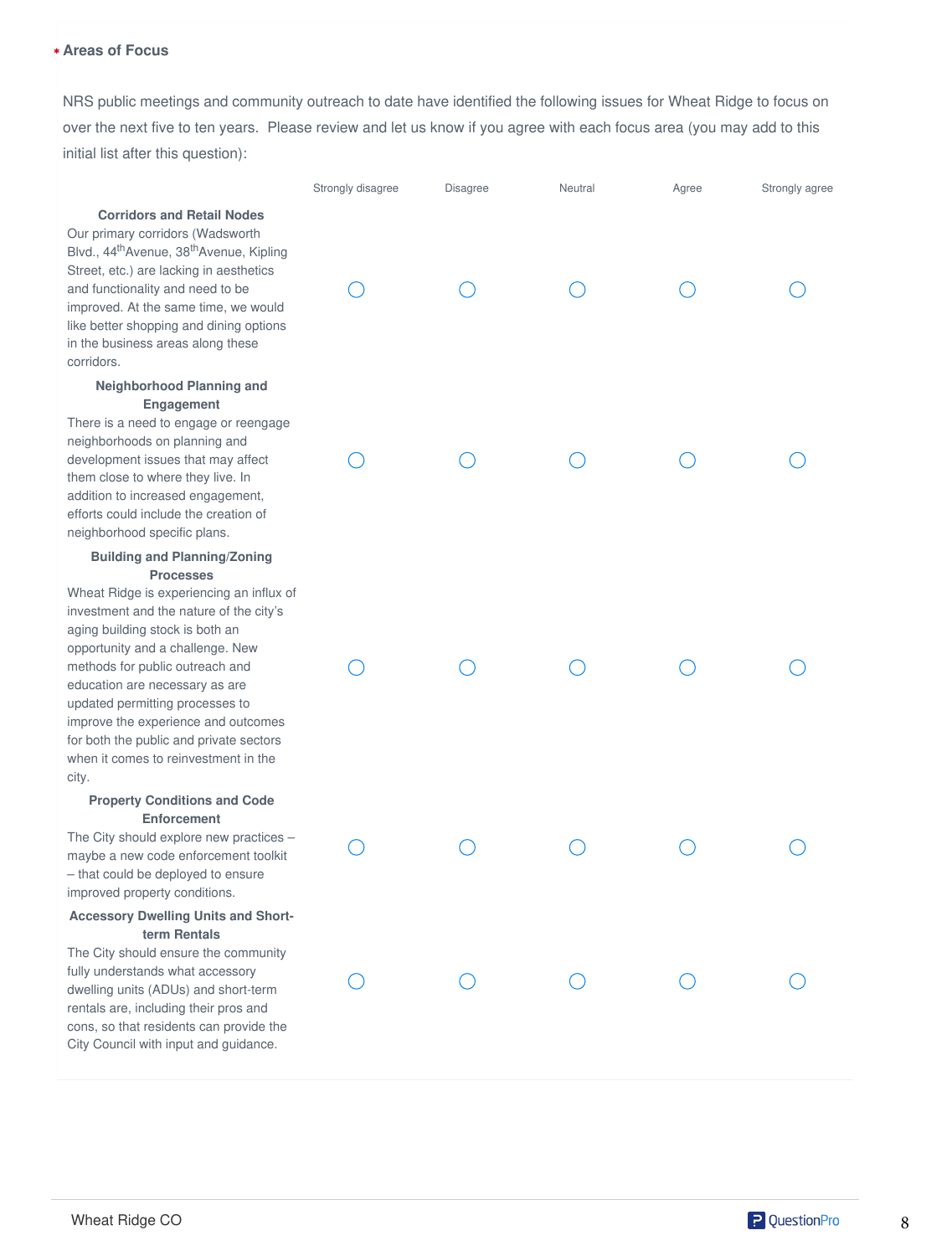If you would like to add to the areas of focus listed in the prior question, please describe an additional area(s) of focus that you think the City's Neighborhood Revitalization Strategy should address. You may skip this question.

# **Corridors and Retail Nodes** ✱

How would you rate the overall *visual* quality of the City's primary corridors (Wadsworth Blvd., 38th Avenue, 44th Avenue, Kipling Street)?

| Excellent        |
|------------------|
| ) Good           |
| () Fair          |
| (Contract ) Poor |
|                  |

| * How would you rate the overall <i>functional</i> quality of the City's primary corridors (Wadsworth Blvd., 38th Avenue, 44th |  |
|--------------------------------------------------------------------------------------------------------------------------------|--|
| Avenue, Kipling Street)?                                                                                                       |  |
|                                                                                                                                |  |

- Excellent  $\bigcirc$ Good  $\left( \begin{array}{c} \cdot \end{array} \right)$ Fair  $($ )
- Poor ◯

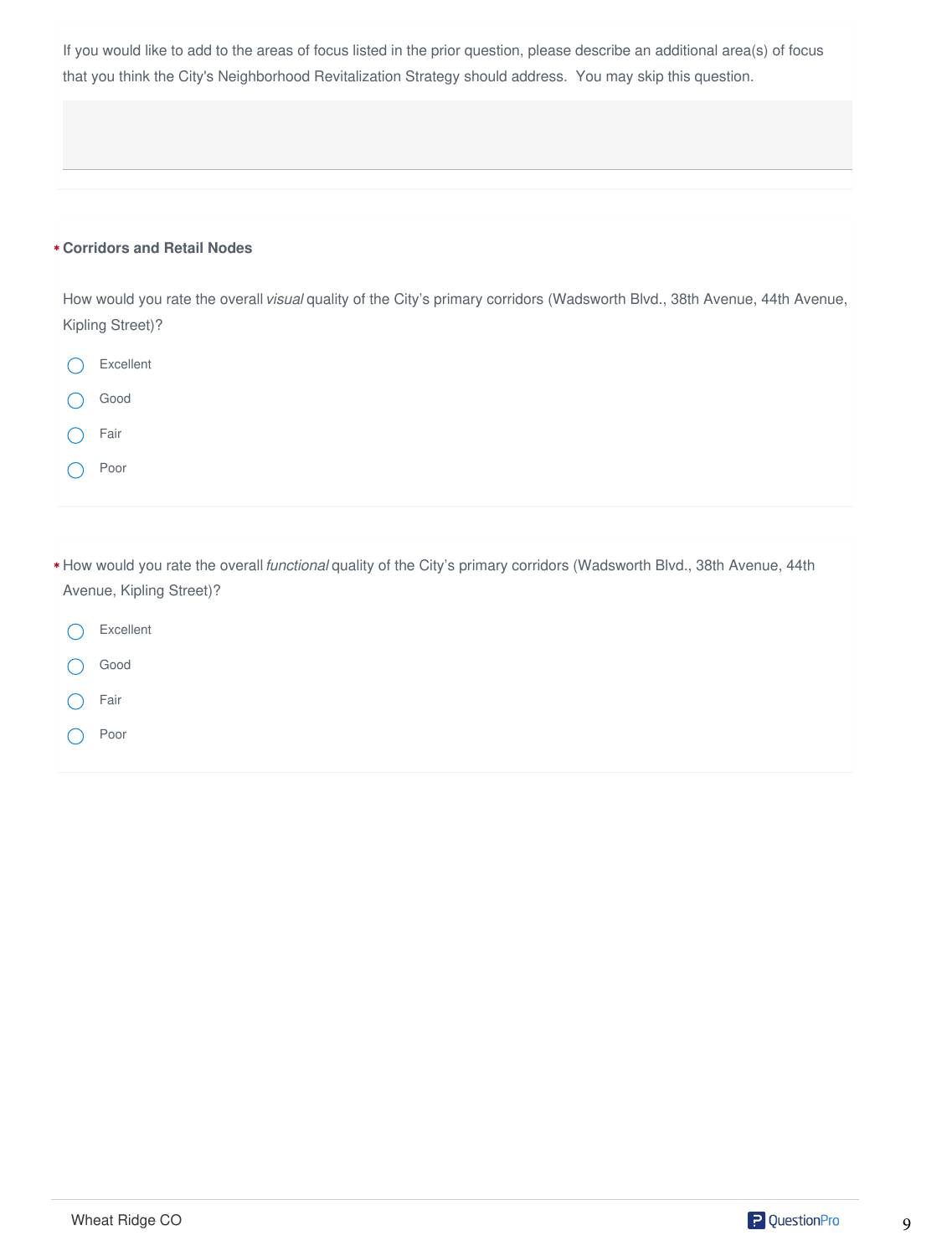✱ Please rate the visual quality and attractiveness of the City's primary corridors

|                                      | Poor | Below average | Average | Good | Excellent |
|--------------------------------------|------|---------------|---------|------|-----------|
| Wadsworth Blvd. (north of 38th Ave.) |      |               |         |      |           |
| Wadsworth Blvd. (south of 38th Ave.) |      |               |         |      |           |
| Kipling Street (north of 44th Ave.)  |      |               |         |      |           |
| Kipling Street (south of 44th Ave.)  |      |               |         |      |           |
| 44th Avenue (west of Wadsworth)      |      |               |         |      |           |
| 44th Avenue (east of Wadsworth)      |      |               |         |      |           |
| 38th Avenue (west of Wadsworth)      |      |               |         |      |           |
| 38th Avenue (east of Wadsworth)      |      |               |         |      |           |
| Youngfield Street                    |      |               |         |      |           |
|                                      |      |               |         |      |           |

✱ Please rate the quality of each of the following items that exist in the City's primary corridors:

Do you have any additional concerns about the City's primary corridors that were not addressed in the prior questions? Please describe below (or skip this question).

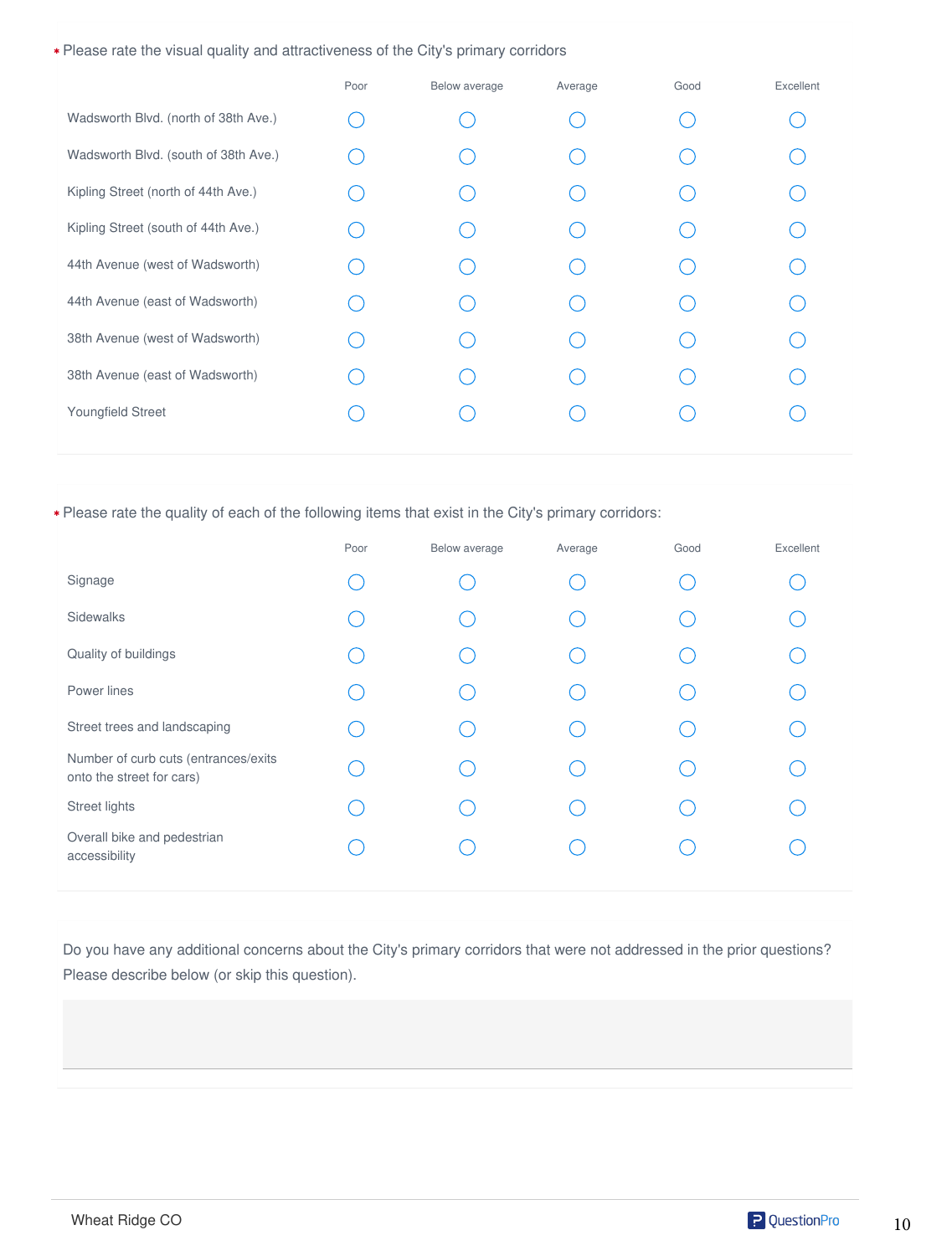| * Would you support multi-family residential development along the city's primary corridors (Wadsworth Blvd., 44th Avenue, |
|----------------------------------------------------------------------------------------------------------------------------|
| 38th Avenue, Kipling Street)? This type of development could replace abandoned commercial properties or infill vacant      |
| lots.                                                                                                                      |

| Yes        |
|------------|
| - No       |
| Don't know |
| It depends |

Since you answered "it depends," what factors would influence your support or lack of support for multi-family residential development along the city's primary corridors?

Architectural style  $\Box$ Height Setback from the street Number of apartments in the development  $\Box$ 

Other

How would more local restaurants or small retail establishments within a 15 minute walk from where you live impact your ✱ quality of life? Check all that apply.

I would walk or ride my bike there  $\Box$ 

- I would meet my neighbors there and hang out  $\Box$
- It would enhance my neighborhood's identity П
- It would negatively impact my neighborhood  $\Box$
- I don't live in Wheat Ridge  $\mathbf{L}$
- Other:

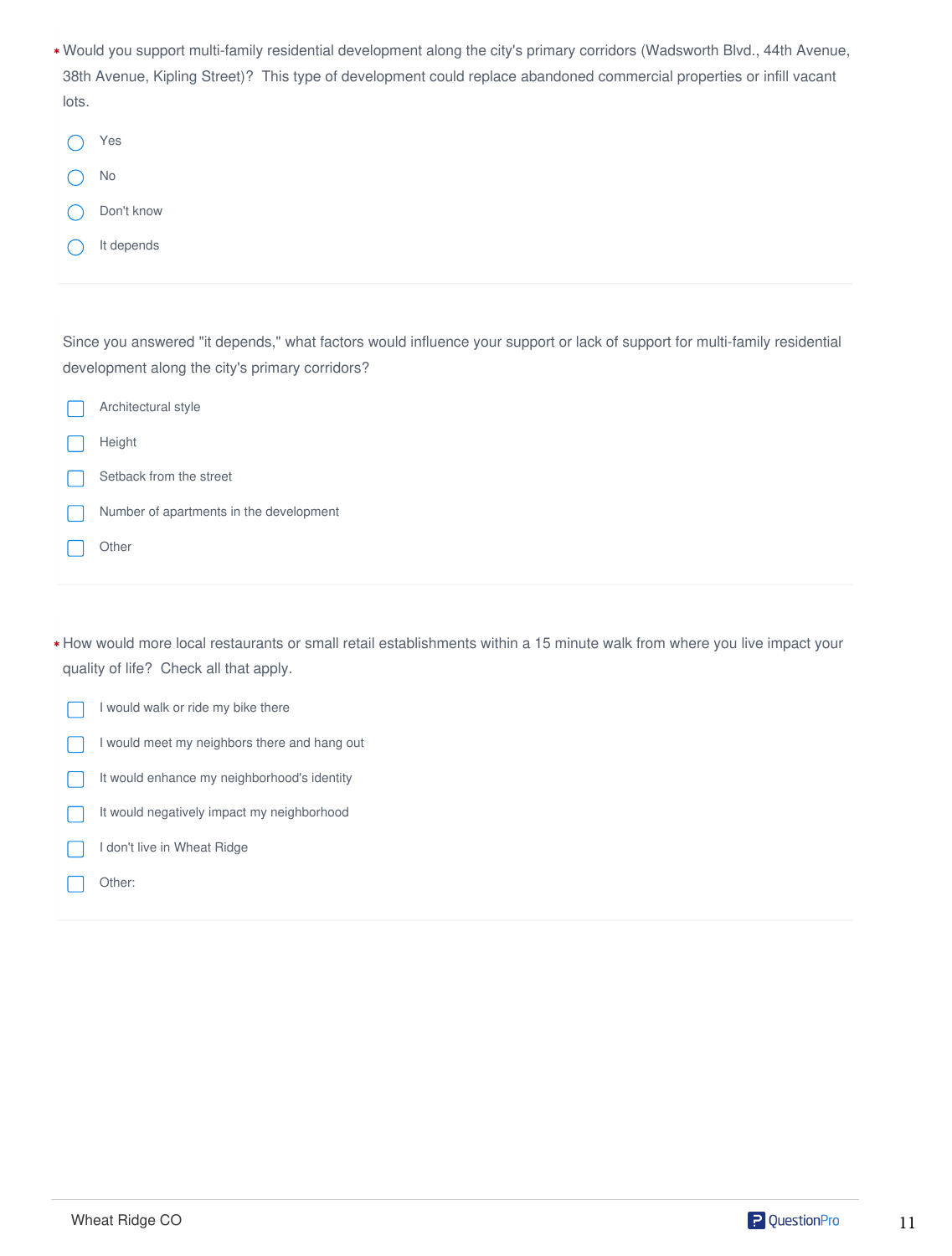## **Neighborhood Planning and Engagement**  ✱

Which of the following most closely matches how you identify your neighborhood?

- $\bigcap$ Fruitdale
- Bel Aire  $\bigcap$
- Applewood  $\bigcirc$
- Barths
- Anderson Park  $\bigcap$
- Paramount Heights  $\bigcap$
- Town Center  $\left( \right)$
- East Wheat Ridge  $\bigcap$
- West Wheat Ridge  $\curvearrowright$
- Don't know  $\bigcap$
- $\bigcap$ NA (I don't live in Wheat Ridge)
- Other (please type name here):  $\bigcap$

✱ My neighbors on my street maintain their homes:

- Exceptionally well
- To a good standard  $\bigcap$
- To a slightly lower standard than I would like  $\left(\begin{array}{c} \end{array}\right)$
- To a standard much lower than I would like  $\bigcap$

✱ Does your neighborhood have an active neighborhood organization?

| Yes        |
|------------|
| No.        |
| Don't know |

✱ Since you answered "yes" to the prior question, are you actively involved with the neighborhood organization?

Yes  $\bigcap$ No

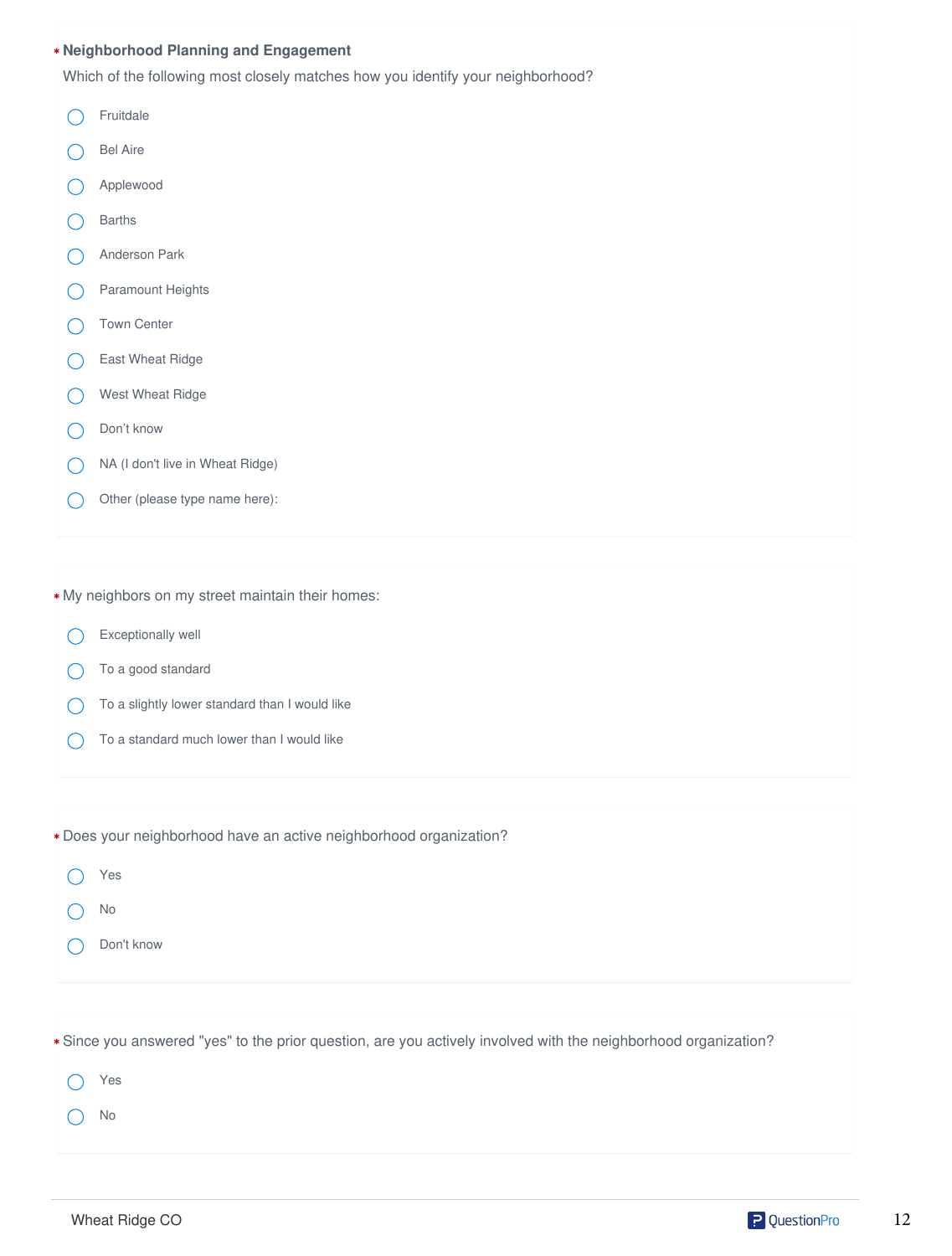Since you answered "no" or "don't know" to the prior question, would you be willing to participate in a neighborhood ✱ organization if one existed?

| Yes        |
|------------|
| - No       |
| Don't know |

Do you think there is value in neighborhood initiatives or events that were uniquely tailored to the specific needs of Wheat ✱ Ridge's individual neighborhoods or districts? These efforts might include public engagement tactics, neighborhood specific zoning or neighborhood or historic markers/signage among others.

| $\bigcirc$ Yes |              |
|----------------|--------------|
| $\bigcirc$ No  |              |
|                | ◯ Don't know |

| * Building and Planning/Zoning Processes                                   |  |  |  |  |  |
|----------------------------------------------------------------------------|--|--|--|--|--|
| Do you see barriers or hurdles to reinvestment in residential structures?  |  |  |  |  |  |
| Yes                                                                        |  |  |  |  |  |
| No                                                                         |  |  |  |  |  |
| Don't know                                                                 |  |  |  |  |  |
|                                                                            |  |  |  |  |  |
|                                                                            |  |  |  |  |  |
| * Do you see barriers or hurdles to reinvestment in commercial structures? |  |  |  |  |  |
| Yes                                                                        |  |  |  |  |  |
| No                                                                         |  |  |  |  |  |
| Don't know                                                                 |  |  |  |  |  |

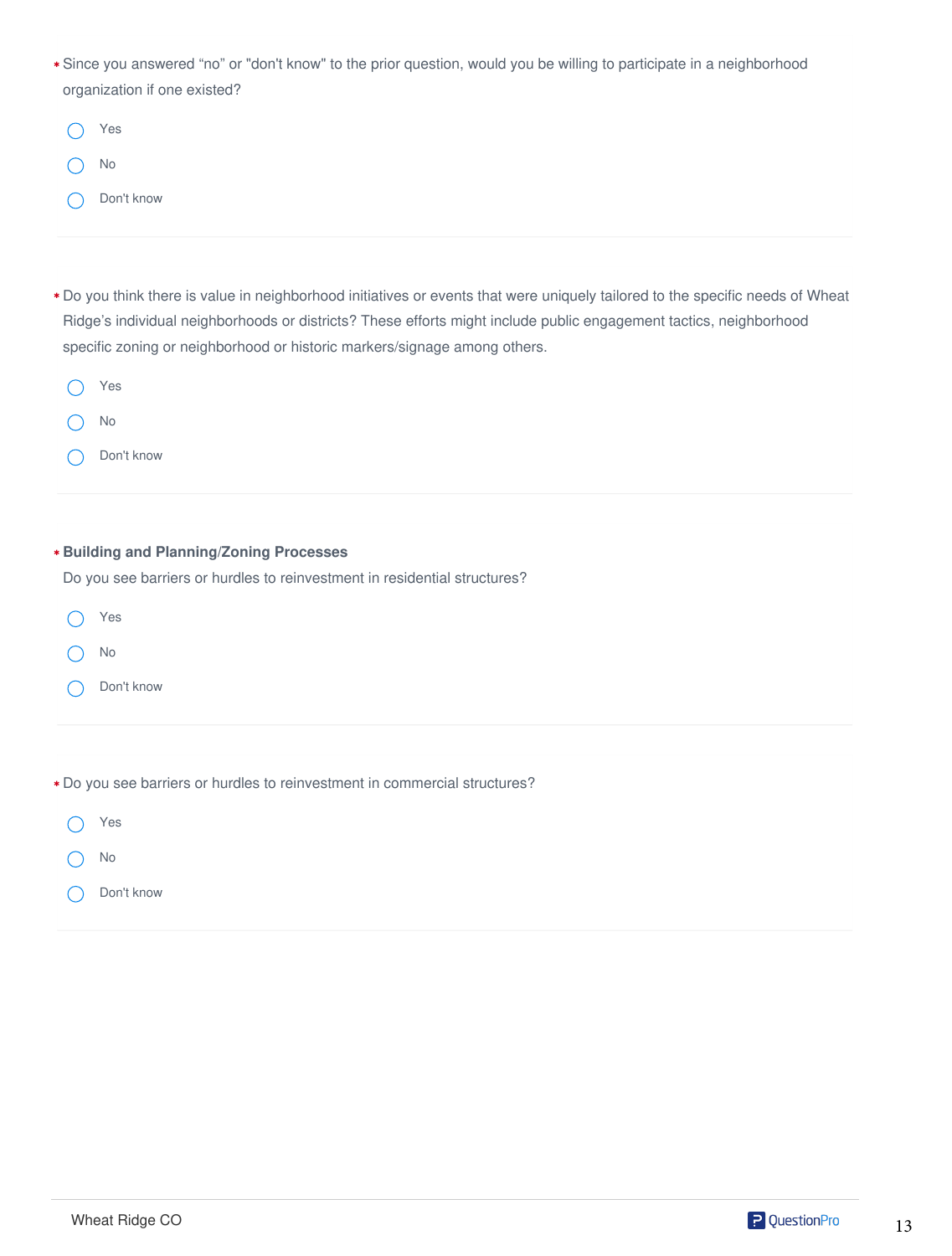- If "yes" to either or both of the above questions, check all that apply (check "Does not apply" if you responded "no" or ✱ "don't know" to the prior questions):
	- Lack of understanding of City building codes and how to proceed  $\Box$
	- Not enough builders and support contractors in the area or they are too busy
	- Increase in construction costs
	- Lack of understanding of City zoning codes
	- General unwillingness on the part of the property owner
	- Lack of financial capacity on the part of the property owner
	- Does not apply. I see no barriers to investment in residential or commercial structures
	- **Other**
- Is it important to you that City staff is fully resourced to proactively assist residents and business owners as they begin a ✱ rehabilitation or construction project?
	- Yes  $\left( \begin{array}{c} \end{array} \right)$ No
	- Don't know
- Do you support any of the following economic incentives targeted toward the construction or rehabilitation of commercial ✱ buildings in Wheat Ridge? Check all programs that you support.
	- Fast track building and planning approvals for commercial projects that are job generators  $\Box$
	- Low interest loans or grants supported by the Urban Renewal Agency
	- Waiver of building permit fees and use taxes subject to specific job creation criteria
	- A citywide bond with funds specifically dedicated to projects that provide new economic opportunities in Wheat Ridge
	- None of the above
		- **Other**

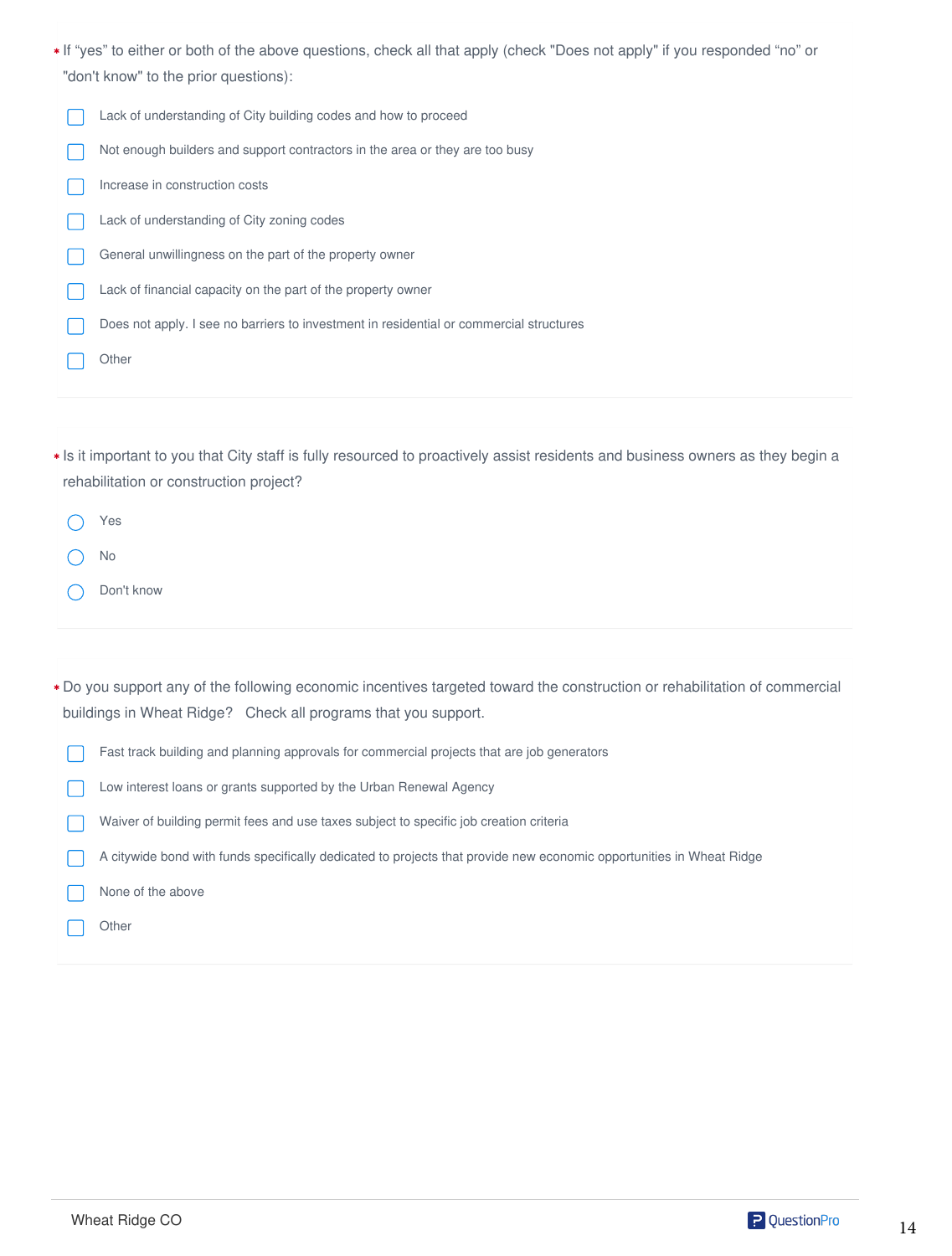| * Property Conditions and Code Enforcement                                                                                                                                                                    |  |  |
|---------------------------------------------------------------------------------------------------------------------------------------------------------------------------------------------------------------|--|--|
| In your opinion, have property conditions generally improved over the past few years?                                                                                                                         |  |  |
| Yes                                                                                                                                                                                                           |  |  |
| No                                                                                                                                                                                                            |  |  |
| Don't know                                                                                                                                                                                                    |  |  |
| * Since you answered "yes" to the prior question, to what extent have the conditions improved?                                                                                                                |  |  |
| Improved a little bit                                                                                                                                                                                         |  |  |
| Improved a fair amount                                                                                                                                                                                        |  |  |
| Improved significantly                                                                                                                                                                                        |  |  |
|                                                                                                                                                                                                               |  |  |
| Do you have any additional input regarding property conditions in Wheat Ridge? If not, you may skip this question.                                                                                            |  |  |
|                                                                                                                                                                                                               |  |  |
|                                                                                                                                                                                                               |  |  |
|                                                                                                                                                                                                               |  |  |
| * In your opinion, are there some properties that are not maintained to a level that is acceptable for Wheat Ridge?                                                                                           |  |  |
| Yes                                                                                                                                                                                                           |  |  |
| No                                                                                                                                                                                                            |  |  |
| Don't know                                                                                                                                                                                                    |  |  |
|                                                                                                                                                                                                               |  |  |
| * Since you answered "yes" to the prior question, please rank the following property types in terms of most troublesome<br>("1" being the most troublesome). If you answered "no" you may skip this question. |  |  |
| Commercial properties                                                                                                                                                                                         |  |  |
| Single-family residential properties                                                                                                                                                                          |  |  |
| Multi-family residential properties                                                                                                                                                                           |  |  |
|                                                                                                                                                                                                               |  |  |